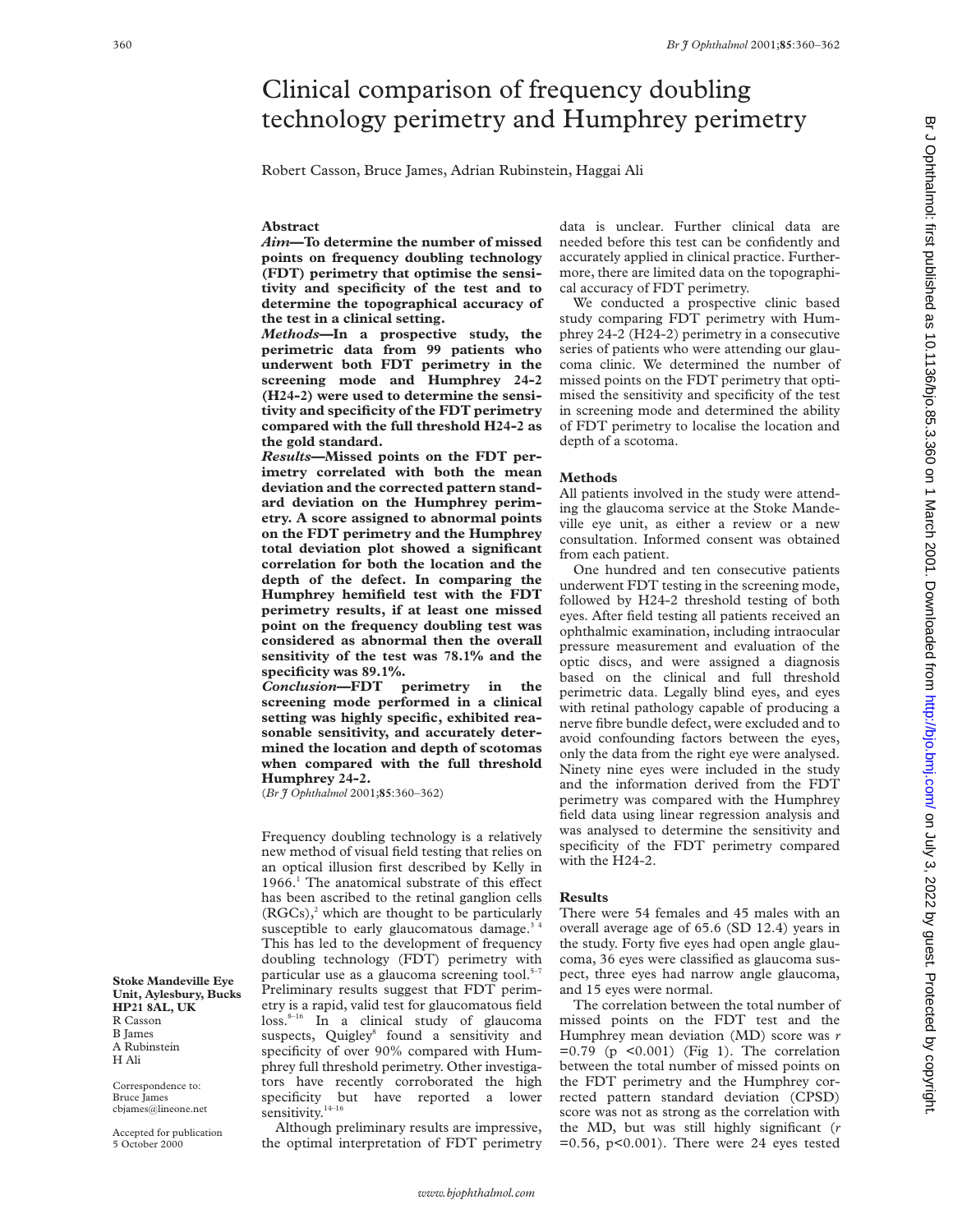

*Figure 1 Scatter plot of Humphrey mean deviation compared with the total number of missed points on the frequency doubling technology test. The correlation is highly significant, r=0.79, p<0.001.*

*Table 1 Frequency doubling technology test compared with Humphrey hemifield test*

| Hemifield test | Number of missed points on the FDT |               |                |                 |                |                 |
|----------------|------------------------------------|---------------|----------------|-----------------|----------------|-----------------|
|                | 0 misses                           | $\geq 1$ miss | $0 - 1$ misses | $\geq$ 2 misses | $0 - 2$ misses | $\geq$ 3 misses |
| Normal         | 49                                 | 6             | 51             |                 | 52             |                 |
| Abnormal       |                                    | 25            |                | 21              | 13             | 19              |
| $Other*$       | h                                  |               |                | 4               |                |                 |

\*Borderline abnormal sensitivity.

(12%) with more than five fixation losses on the H24-2, if these were excluded from the analysis the correlation between the MD and the total number of points missed on the FDT test was virtually unchanged  $(r = 0.76)$ .

To estimate the optimal sensitivity and specificity of the FDT we divided the eyes into two groups based on the total number of missed points on the FDT test and compared them with the results of the Humphrey hemifield test as an indicator of a glaucomatous field defect (Table 1). Based on these data, using a criterion of at least one missed point on the FDT test as indicating abnormality, then the sensitivity was  $78.1 \% (25/32)$  and the specificity was  $89.1\%$  (49/55). If two or more missed points on the FDT test were considered as the criterion for abnormality then the specificity marginally improved and the sensitivity was reduced to 65.6%.(21/32) (Table 1) If the Humphrey CPSD score was used as an indicator of an abnormal field instead of the hemifield test, and an abnormal test was defined as a CPSD probability of less than 5% and at least one missed point on the FDT test was considered to be abnormal, the sensitivity was 74.8% and the specificity was 89.1%.

If glaucoma was defined as an abnormal hemifield test in the presence of a mean deviation of less than 6 dB and at least one missed point was considered as abnormal on the FDT test, then the sensitivity increased to 94.2% and the specificity was 89.3%.

The average time to perform the FDT test was 57 (24) seconds per eye compared with an average time of over 12 minutes per eye on the Humphrey.

To determine whether the FDT test was accurately localising the scotomata we compared the total number of missed points on the FDT test in each quadrant with the total number of missed points on the mean deviation plot in the corresponding quadrant on the H24-2 and found a strong correlation for each quadrant (superonasal quadrant *r* = 0.65, superotemporal quadrant *r* = 0.56, inferotemporal quadrant  $r = 0.60$ , and inferonasal quadrant  $r = 0.65$ ).

To determine whether the FDT test was accurately determining the depth of a scotoma we assigned a score to the abnormal points in the H24-2 total deviation plot, such that a location missed at the p<5% level was worth one point, a location missed at the p<2% level was worth two points, and the p<1% and p<0.5% scored 3 and 4 points respectively. Similarly, we assigned a score to the missed sectors on the FDT test such that mild, moderate, and severe defects were worth one, two, and three points respectively. We applied this scoring system to the points missed in the superonasal quadrant on both the H24-2 and the FDT perimetry and found a strong correlation ( $r = 0.68$ ,  $p < 0.001$ ).

### **Discussion**

FDT is novel, rapid method of visual field testing which has had promising preliminary reports.<sup>8-16</sup> After many years of experience now, the Humphrey field data can generally be interpreted in a meaningful and clinically relevant manner; however, the FDT data are currently difficult to interpret. To determine whether the FDT is producing topographically accurate information and to help interpret the data, we have compared the performance of FDT perimetry with the full threshold H24-2 in a clinical setting.

The strong correlation between the number of missed points on the FDT perimetry and the Humphrey perimetry has been reported by others<sup>8 15</sup> and implies that counting the number of defects on the FDT may be a method of determining the presence and severity of glaucoma.

The optimal sensitivity and specificity of the FDT perimetry was 78.1% and 89.1% respectively, when an abnormal FDT test was defined as at least one missed point of any severity. Quigley reported a sensitivity of 91% and specificity of 94% when two or more abnormal points on the FDT represented an abnormality; however, the sensitivity and specificity if at least one abnormal point on the FDT test represented abnormality was not reported.<sup>8</sup> Patel *et al* recently reported the use of an FDT scoring system based on the depth and location of the defect which was designed to aid interpretation of the FDT data.<sup>15</sup> However, if an abnormal hemifield test was used to define glaucoma and the scoring system was replaced with the simpler criterion of at least one missed point on the FDT perimetry as defining abnormality then the sensitivity and specificity were only marginally reduced.<sup>15</sup>

The FDT was accurately able to determine the location of a field defect and the qualitative data concerning the depth of a scotoma were also consistent with the Humphrey data. This is important because it implies that with more experience it may be possible to use FDT data to determine if a known visual field defect is progressing.